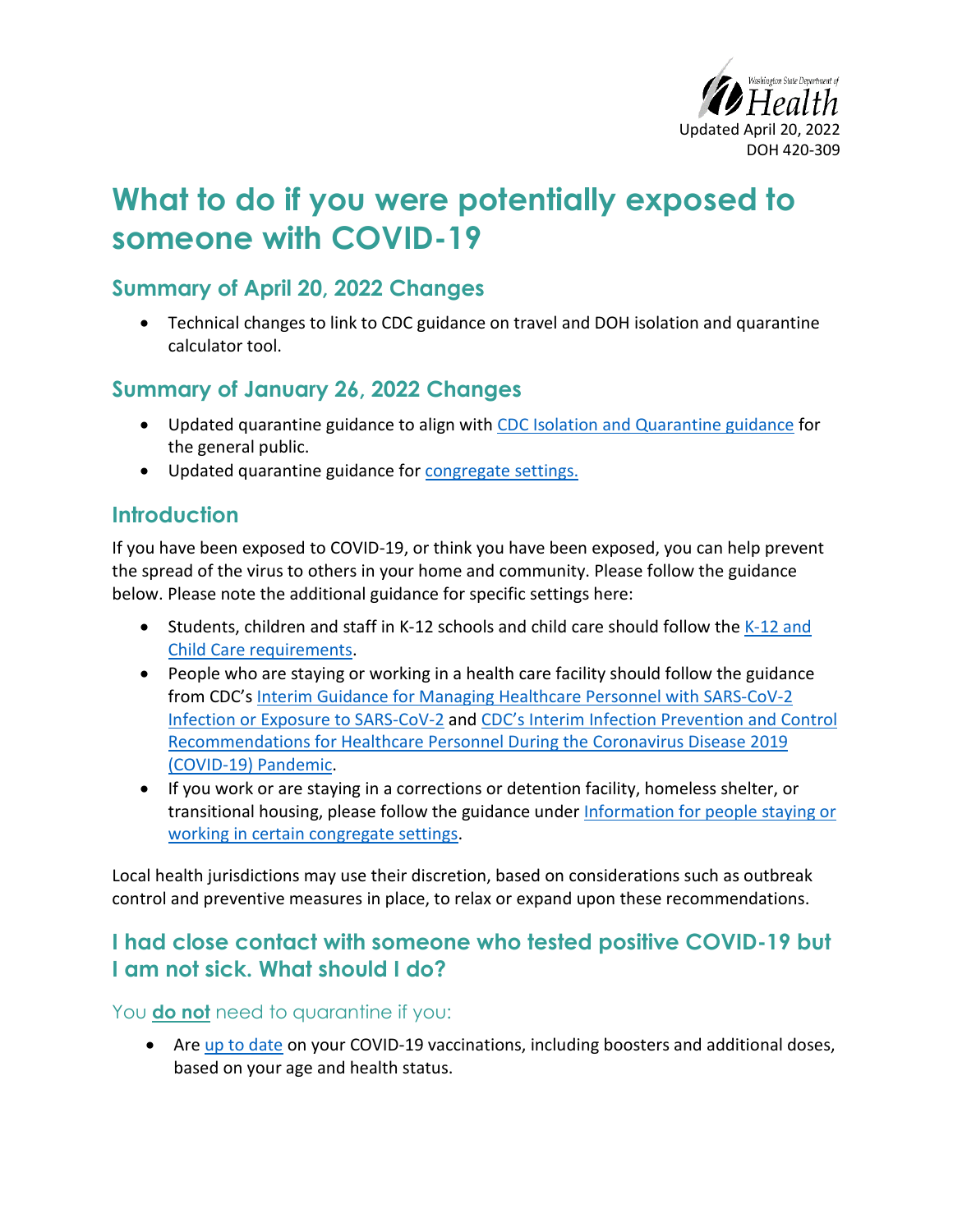- $\circ$  If you completed your primary series and are not yet eligible for your booster, you must have received the final dose in your primary series at least 2 weeks before exposure to the person with COVID-19 in order to not need to quarantine.
- Tested positive for COVID-19 with a [viral test](https://www.cdc.gov/coronavirus/2019-ncov/symptoms-testing/testing.html) within the previous 90 days and recovered.

#### **While you do not need to quarantine, you should take the following steps:**

- Get tested for COVID-19 at least 5 days after your last contact with the person with COVID-19. If you test positive, follow the guidance in [What to do if you test positive for](https://www.doh.wa.gov/Portals/1/Documents/1600/coronavirus/COVIDcasepositive.pdf)  [COVID-19.](https://www.doh.wa.gov/Portals/1/Documents/1600/coronavirus/COVIDcasepositive.pdf)
	- $\circ$  If you have tested positive for COVID-19 with a [viral test](https://www.cdc.gov/coronavirus/2019-ncov/symptoms-testing/testing.html) within the previous 90 days and recovered, use an antigen test (not a PCR test) to test at least 5 days after your last contact with the person with COVID-19.
- Wear a [well-fitting mask](https://www.cdc.gov/coronavirus/2019-ncov/prevent-getting-sick/about-face-coverings.html) around others at home and in public for 10 days after your last close contact with the person with COVID-19; continue to wear a mask even if you test negative for COVID-19 on day 5.
- Watch for symptoms for 10 days after your last contact with the person with COVID-19.
- If symptoms develop, [get tested](https://www.doh.wa.gov/Emergencies/COVID19/TestingforCOVID19) and follow the steps under I had close contact with [someone who tested positive for COVID-19 and now I'm sick. What should I do?.](#page-3-0)

#### Quarantine **at home** if you:

- Are unvaccinated or have not completed a COVID-19 primary vaccine series; OR
- Are not [up to date](https://www.cdc.gov/coronavirus/2019-ncov/vaccines/stay-up-to-date.html) on your COVID-19 vaccinations, including boosters and additional doses, based on your age and health status.

#### **In addition to quarantining at home:**

- Get tested for COVID-19 with a [viral test](https://www.cdc.gov/coronavirus/2019-ncov/testing/diagnostic-testing.html) at least 5 days after your last contact with the person with COVID-19. If you test positive, follow the guidance in [What to do if you test](https://www.doh.wa.gov/Portals/1/Documents/1600/coronavirus/COVIDcasepositive.pdf)  [positive for COVID-19 \(wa.gov\).](https://www.doh.wa.gov/Portals/1/Documents/1600/coronavirus/COVIDcasepositive.pdf)
- Watch for symptoms for 10 days after your last contact.
	- o If you have any [COVID-19 symptoms:](https://www.cdc.gov/coronavirus/2019-ncov/symptoms-testing/symptoms.html) isolate, [get tested,](https://www.doh.wa.gov/Emergencies/COVID19/TestingforCOVID19) and follow the steps under [I had close contact with someone who tested positive for COVID-19 and](#page-3-0)  [now I'm sick. What should I do?.](#page-3-0)

# **How long should you quarantine?**

#### If you **can** wear a well-fitting mask around others at home and in public:

**If you can wear [a well-fitting mask](https://www.cdc.gov/coronavirus/2019-ncov/your-health/effective-masks.html)**, you should quarantine at home for **5 days** after your last contact with the person with COVID-19, followed by consistent mask use when around others at home or in public for an **additional 5 days** (through day 10). During quarantine, wear a wellfitting mask if you are around others at home, if possible. Consistent mask use means wearing a well-fitting mask whenever around others inside or outside the home and not engaging in activities around others during which you cannot wear a mask, such as sleeping, eating, or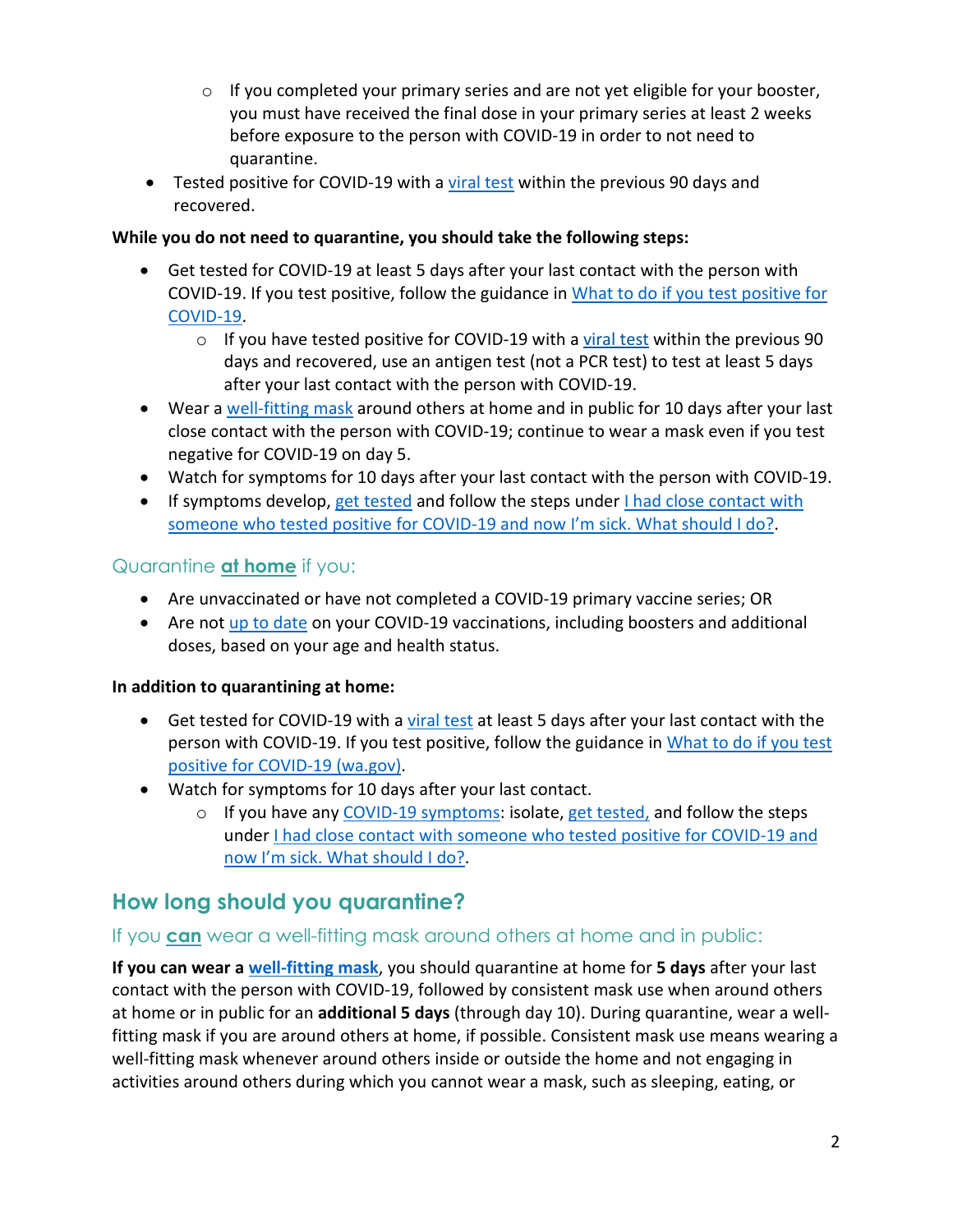swimming. No mask alternatives (e.g., face shield with drape) may be used as substitutes during the 5 days of additional masking.

- If you test negative or are unable to test at least 5 days after your date of last contact with the person with COVID-19, you can leave quarantine so long as you remain asymptomatic but continue to wear a well-fitting mask when around others at home and in public through day 10.
- See [Travel | CDC](https://www.cdc.gov/coronavirus/2019-ncov/travelers/index.html#do-not-travel) for information on travel.
- Do not go to places where you are unable to wear a mask, such as restaurants and some gyms, and avoid eating around others at home and at work until after 10 days after your last close contact with someone with COVID-19.
- If possible, stay away from people you live with, especially people who are at [higher risk](https://www.cdc.gov/coronavirus/2019-ncov/need-extra-precautions/index.html) for getting very sick from COVID-19, as well as others outside your home throughout the full 10 days after your last close contact with someone with COVID-19.
- For at least 10 days after your exposure to the person with COVID-19, avoid people who are [immunocompromised or at high risk for severe disease,](https://www.cdc.gov/coronavirus/2019-ncov/need-extra-precautions/people-with-medical-conditions.html) and do not go to healthcare facilities (including nursing homes) and other high-risk settings.
- People who work in crowded work sites where physical distancing is not possible due to the nature of the work (e.g., warehouses, factories, and food packaging and meat processing facilities) should quarantine (stay away) from work for 10 days after their last contact with the person with COVID-19, but they can follow the shortened home quarantine guidance above if they can wear [a well-fitting mask.](https://www.cdc.gov/coronavirus/2019-ncov/prevent-getting-sick/about-face-coverings.html)
- People who reside in temporary worker housing should quarantine for 10 days after their last contact with the person with COVID-19.
- People staying or working in commercial maritime settings (e.g., commercial seafood vessels, cargo ships, cruise ships) should quarantine for 10 days after their last contact with the person with COVID-19. See [CDC guidance](https://www.cdc.gov/quarantine/maritime/recommendations-for-ships.html) for information on working quarantines in these settings.

#### If you **cannot** wear a well-fitting mask around others at home and in public:

**If you cannot wear [a well-fitting mask,](https://www.cdc.gov/coronavirus/2019-ncov/prevent-getting-sick/about-face-coverings.html)** you should quarantine at home for **10 days** after your last contact with the person with COVID-19. See [Travel | CDC](https://www.cdc.gov/coronavirus/2019-ncov/travelers/index.html#do-not-travel) for information on travel.

## <span id="page-2-0"></span>**Information for people staying or working in certain congregate settings:**

People who stay or work correctional facilities, detention facilities, homeless shelters, and transitional housing should quarantine regardless of vaccination or booster status or having recovered from a COVID-19 infection in the past 90 days.

- People who stay in these settings should quarantine for 10 days after their last contact with the person with COVID-19, and they should get tested at least 5 days after their last contact with the person with COVID-19.
- People who work but do not live in these settings should not go to their workplace for 10 days after their last contact with the person with COVID-19, but they can follow the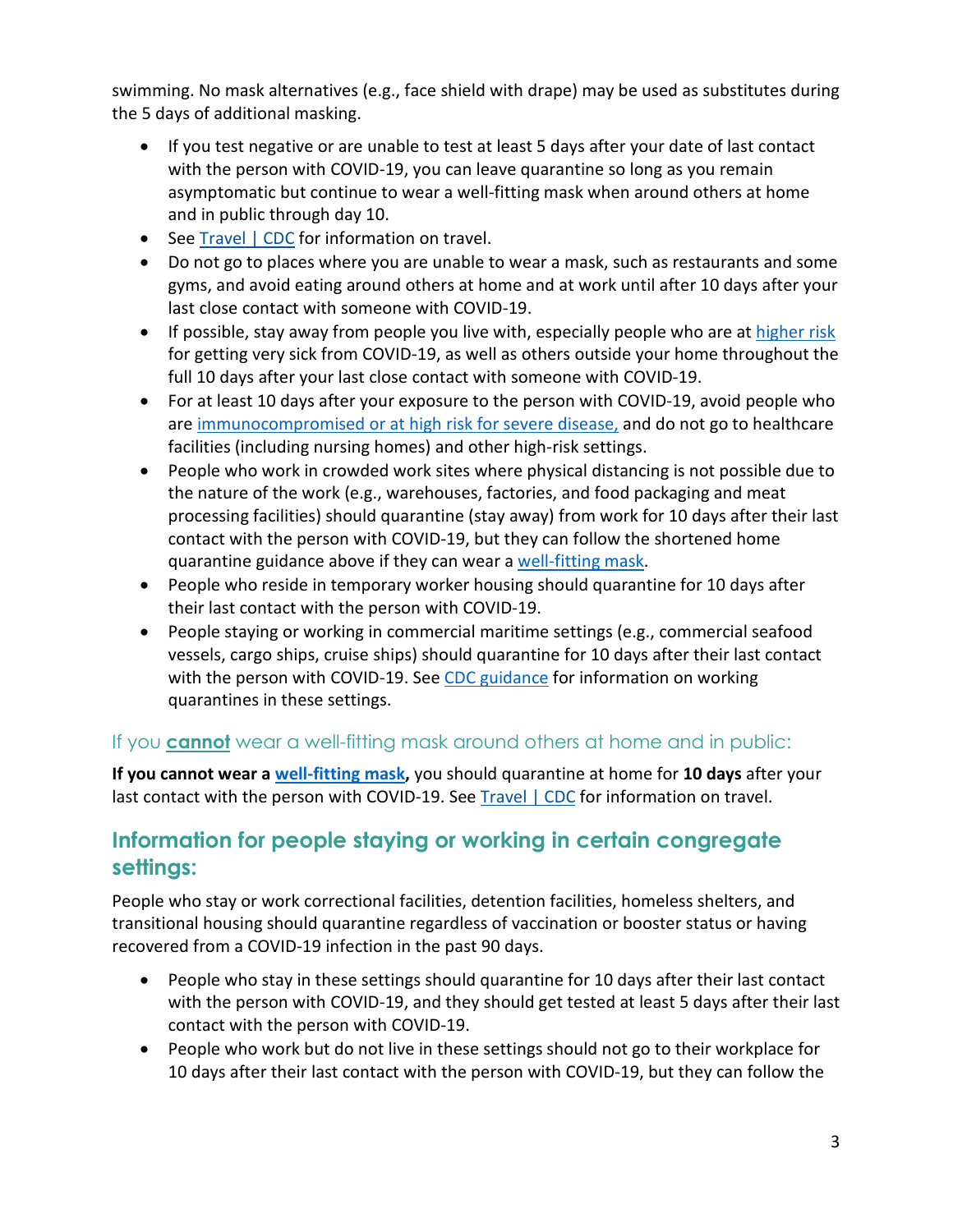home quarantine guidance above based on whether they can or cannot wear a [well](https://www.cdc.gov/coronavirus/2019-ncov/prevent-getting-sick/about-face-coverings.html)[fitting mask.](https://www.cdc.gov/coronavirus/2019-ncov/prevent-getting-sick/about-face-coverings.html)

During periods of critical staffing shortages, correctional facilities, detention facilities, homeless shelters, and transitional housing may consider shortening the quarantine period for staff to ensure continuity of operations. Decisions to shorten quarantine in these settings should be made in consultation with the local health jurisdiction.

# <span id="page-3-0"></span>**How was I exposed to COVID-19?**

The virus that causes COVID-19 is transmitted by aerosolized particles of different sizes, to include those that can be contracted by close contact, e.g., within 6 feet, as well as those that may stay suspended in the air and be transmitted farther, especially in poorly ventilated indoor settings. People with COVID-19 can spread the virus to other people starting two days before they develop symptoms (or 2 days before the date of their positive test if they do not have symptoms) through 10 days after they develop symptoms (or 10 days after the date of their positive test if they do not have symptoms). If a person with COVID-19's isolation period is longer than 10 days (e.g., because they are severely ill or immunocompromised), they are contagious through the end of their isolation period.

Being a close contact generally means you have been within 6 feet of someone with COVID-19 for at least 15 cumulative minutes or more over a 24-hour period of time. Some people get COVID-19 without knowing how they were exposed. If someone with COVID-19 tells public health they have recently been in close contact with you, you may be contacted to participate [in a public health interview.](#page-4-0)

If a person with COVID-19 is isolating for 5 days followed by 5 days of consistent mask use out of isolation because their symptoms were improving or gone on day 5, people exposed to the case days 6-10 are not close contacts so long as the case is wearing a [well-fitting mask.](https://www.cdc.gov/coronavirus/2019-ncov/prevent-getting-sick/about-face-coverings.html) If the case is not wearing a well-fitting mask, people exposed to the case on days 6-10 are considered close contacts.

# **How do I calculate my quarantine period?**

The date of your exposure to the person with COVID-19 during their contagious period is day 0. Day 1 is the first full day after your last close contact with the person with COVID-19.

See the DO[H Isolation and Quarantine Calculator](https://doh.wa.gov/emergencies/covid-19/isolation-and-quarantine-covid-19/isolation-and-quarantine-calculator) tool for assistance.

# **What to do for quarantine**

- **Monitor for symptoms.** Get medical help right away if your symptoms get worse. If you have a medical emergency and need to call 911, tell the dispatch staff that you have COVID-19 symptoms. If possible, put on a face covering before emergency services arrive.
- **Separate from others**, including household members and pets, as much as possible. Stay in a separate room and use a separate bathroom, if possible. If you must care for a family member or an animal, wear a face covering and wash your hands before and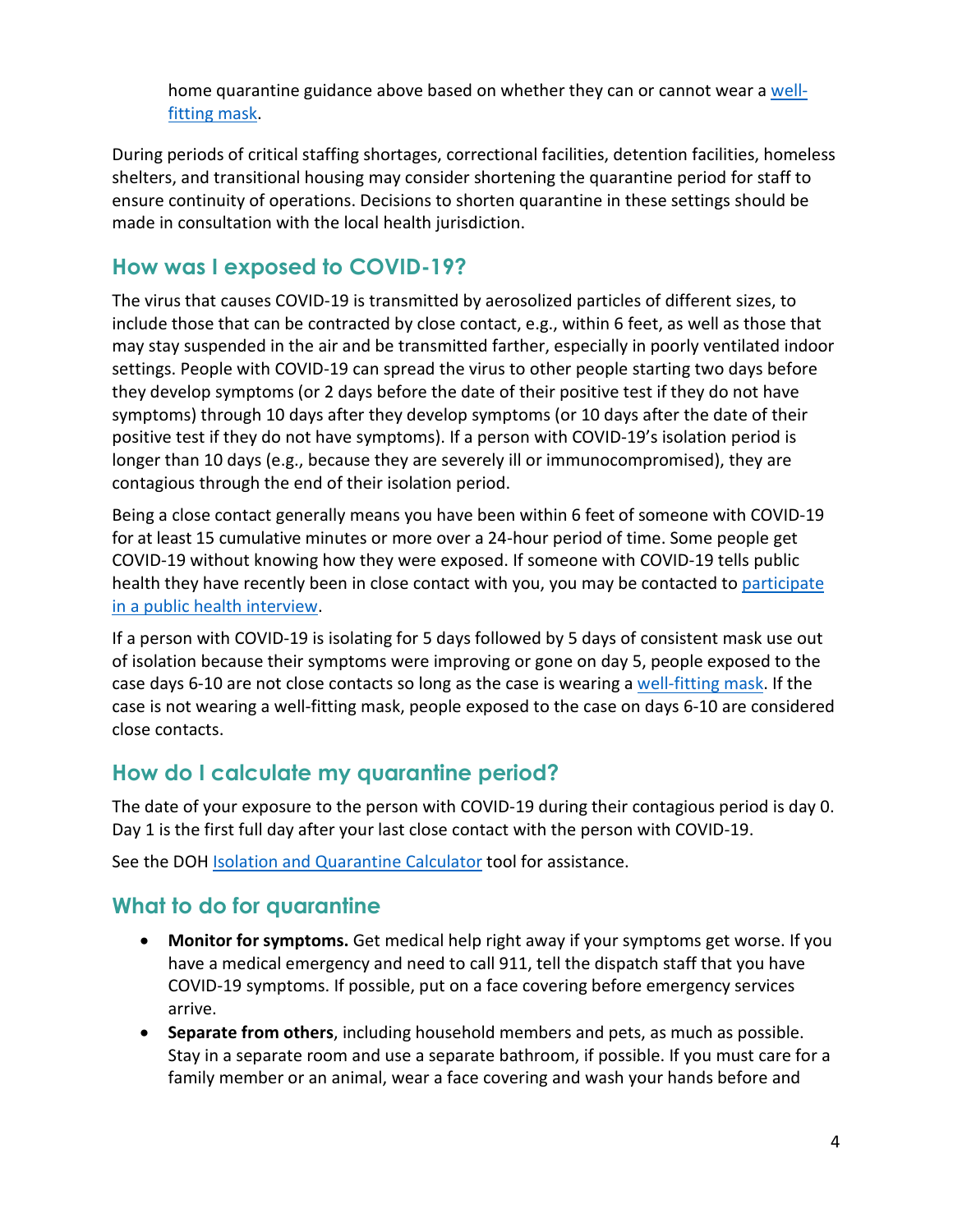after you interact with them. There is more information about [COVID-19 and Animals](https://www.cdc.gov/coronavirus/2019-ncov/daily-life-coping/animals.html) at the site linked.

- **Wear a [well-fitting mask](https://www.cdc.gov/coronavirus/2019-ncov/prevent-getting-sick/about-face-coverings.html)** when you are around others and before you enter a healthcare provider's office. If you are not able to wear a well-fitting mask, people in your household should not be in the same room with you; they should wear a wellfitting mask or respirator if they must enter your room.
- **Take steps to [improve ventilation at home](https://www.cdc.gov/coronavirus/2019-ncov/prevent-getting-sick/Improving-Ventilation-Home.html#:%7E:text=However%2C%20if%20a%20visitor%20needs,getting%20and%20spreading%20COVID%2D19.)**, if possible.
- **Don't share personal items with anyone**, including dishes, drinking glasses, cups, eating utensils, towels, or bedding with people or pets in your home.

# <span id="page-4-0"></span>**Participate in a public health interview**

If someone with COVID-19 tells public health they have recently been in close contact with you, you may hear from public health by text or phone call. An interviewer will help you understand what to do and what support is available. The interviewer will not tell you who gave them your name.

## **I had close contact with someone who tested positive for COVID-19 and now I'm sick. What should I do?**

If you were exposed to COVID-19 and develop [symptoms](https://www.cdc.gov/coronavirus/2019-ncov/symptoms-testing/symptoms.html) (even mild ones), you should stay home and away from others and get tested for COVID-19 with a [viral test,](https://www.cdc.gov/coronavirus/2019-ncov/testing/diagnostic-testing.html) regardless of vaccination status. Contact your health care provider for a test. Tell them you were exposed to someone with COVID-19 and are now sick.

- If you test negative by an antigen test, your healthcare provider may recommend a confirmatory test.
- If you are using [a self-test,](https://www.doh.wa.gov/Portals/1/Documents/1600/coronavirus/420-360-SARSCoV2SelfTesting.pdf) follow the instructions in your self-test product.

Wear a [well-fitting mask](https://www.cdc.gov/coronavirus/2019-ncov/prevent-getting-sick/about-face-coverings.html) if you must be around other people inside or outside your household. Other people outside of your household should wear a mask or respirator if you must be around them. If your symptoms get worse or you develop new symptoms, consult with a healthcare provider.

**If somebody does not have a health care provider:** Many locations have free or low-cost testing, regardless of immigration status. See the [Department of Health's Testing FAQ](https://www.doh.wa.gov/Emergencies/COVID19/TestingforCOVID19) or call the [WA State COVID-19 Information](https://www.doh.wa.gov/Emergencies/COVID19/ContactUs) Hotline.

| appropriare goldaried.<br>Test result after | Close contact is:                                                                                                                                                                                                                      | <b>Close contact is:</b>                                                                                                                                                                                  |
|---------------------------------------------|----------------------------------------------------------------------------------------------------------------------------------------------------------------------------------------------------------------------------------------|-----------------------------------------------------------------------------------------------------------------------------------------------------------------------------------------------------------|
| symptoms began                              | Up to date on COVID-19<br>$\bullet$<br>vaccinations, including boosters<br>and additional doses, based on<br>age and health status.<br>Tested positive for COVID-19 with<br>a viral test within the previous 90<br>days and recovered. | Unvaccinated or has not completed<br>a primary vaccine series.<br>Not up to date on COVID-19<br>$\bullet$<br>vaccinations, including boosters<br>and additional doses, based on age<br>and health status. |

If you are a close contact and develop symptoms, get tested and follow the appropriate guidance: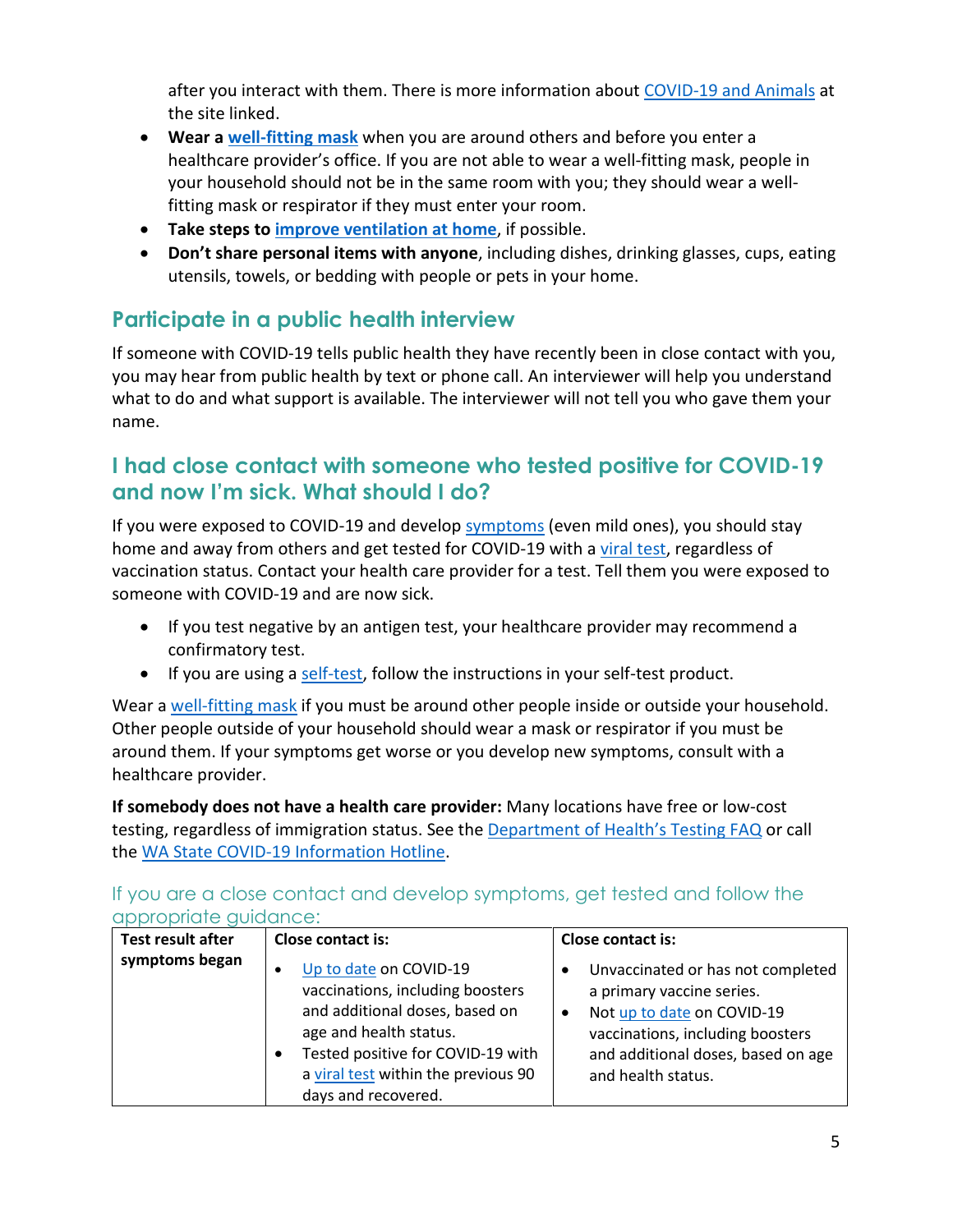| Positive or not<br>tested | Follow the guidance in What to do if<br>you test positive for COVID-19<br>(wa.gov). If you are not tested, follow<br>the same isolation and mask guidance<br>as people who test positive.                                                                                                                                                                                                                                             | Follow the guidance in What to do if<br>you test positive for COVID-19<br>(wa.gov). If you are not tested, follow<br>the same isolation and mask guidance<br>as people who test positive. |
|---------------------------|---------------------------------------------------------------------------------------------------------------------------------------------------------------------------------------------------------------------------------------------------------------------------------------------------------------------------------------------------------------------------------------------------------------------------------------|-------------------------------------------------------------------------------------------------------------------------------------------------------------------------------------------|
| <b>Negative</b>           | Stay home until:<br>You have had no fever within the<br>past 24 hours without using fever-<br>reducing medication, AND<br>Your symptoms have significantly<br>improved.<br>Resume the guidance above regarding<br>mask wearing, testing, and quarantine<br>if you stay or work in a congregate<br>setting (see I had close contact with<br>someone who tested positive COVID-<br>19 but I am not sick. What should I<br>do? section). | Resume quarantine (see I had close<br>contact with someone who tested<br>positive COVID-19 but I am not sick.<br>What should I do? section).                                              |

# **What's the difference between isolation and quarantine?**

- **Isolation** is what you do if you have COVID-19 symptoms, are awaiting test results, or have tested positive for COVID-19. Isolation means you stay home and away from others (including household members) for the recommended [period of time](https://www.doh.wa.gov/Emergencies/COVID19/CaseInvestigationsandContactTracing/IsolationandQuarantineforCOVID19) to avoid spreading illness.
- **Quarantine** is what you do if you have been exposed to COVID-19. Quarantine means you stay home and away from others for the recommended [period of time](https://www.doh.wa.gov/Emergencies/COVID19/CaseInvestigationsandContactTracing/IsolationandQuarantineforCOVID19) in case you are infected and are contagious. Quarantine becomes isolation if you later test positive for COVID-19 or develop COVID-19 symptoms.

# **Mental and Behavioral Health Resources**

Please visit the DOH [Behavioral Health Resources and Recommendations](https://doh.wa.gov/emergencies/covid-19/healthcare-providers/behavioral-health-resources) webpage for additional information.

## **More COVID-19 Information and Resources**

Stay up-to-date on the [current COVID-19 situation in Washington,](https://www.doh.wa.gov/Emergencies/Coronavirus) [Governor Inslee's](https://www.governor.wa.gov/office-governor/official-actions/proclamations)  [proclamations,](https://www.governor.wa.gov/office-governor/official-actions/proclamations) [symptoms,](https://www.doh.wa.gov/Emergencies/NovelCoronavirusOutbreak2020/FrequentlyAskedQuestions#what-are-symptoms) [how it spreads,](https://www.doh.wa.gov/Emergencies/NovelCoronavirusOutbreak2020/FrequentlyAskedQuestions#spread) and [how and when people should get tested.](https://www.doh.wa.gov/Emergencies/NovelCoronavirusOutbreak2020/TestingforCOVID19) See our [Frequently Asked Questions](https://www.doh.wa.gov/Emergencies/NovelCoronavirusOutbreak2020/FrequentlyAskedQuestions) for more information.

A person's race/ethnicity or nationality does not, itself, put them at greater risk of COVID-19. However, data are revealing that communities of color are being disproportionately impacted by COVID-19- this is due to the effects of racism, and in particular, structural racism, that leaves some groups with fewer opportunities to protect themselves and their communities. [Stigma](https://medium.com/wadepthealth/it-takes-all-of-us-to-reduce-stigma-during-disease-outbreaks-310db60dce29)  [will not help to fight the illness.](https://medium.com/wadepthealth/it-takes-all-of-us-to-reduce-stigma-during-disease-outbreaks-310db60dce29) Share accurate information with others to keep rumors and misinformation from spreading.